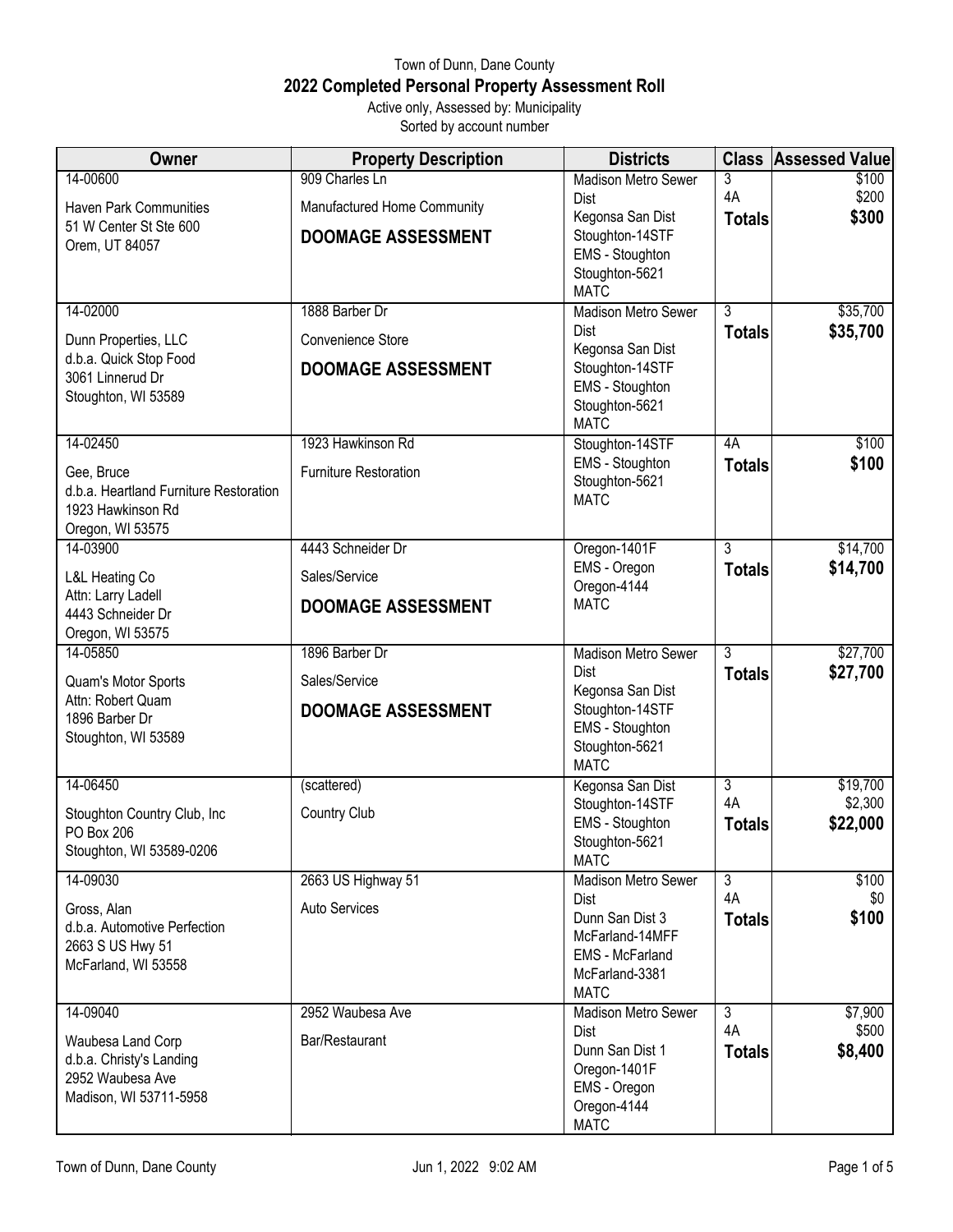| Owner                                        | <b>Property Description</b> | <b>Districts</b>                         | <b>Class</b>   | <b>Assessed Value</b> |
|----------------------------------------------|-----------------------------|------------------------------------------|----------------|-----------------------|
| 14-10022                                     | 2825 Exchange St            | <b>Madison Metro Sewer</b>               | 3              | \$500                 |
| Toddle-In Nursery, LLC                       | Retail                      | <b>Dist</b>                              | 4A             | \$900                 |
| Attn: Todd Darst                             |                             | Dunn San Dist 3                          | <b>Totals</b>  | \$1,400               |
| <b>PO Box 122</b>                            |                             | McFarland-14MFF                          |                |                       |
| Hixton, WI 54635                             |                             | <b>EMS</b> - McFarland                   |                |                       |
|                                              |                             | McFarland-3381<br><b>MATC</b>            |                |                       |
| 14-10024                                     | 2355 County Rd AB           | <b>Madison Metro Sewer</b>               | $\overline{3}$ | \$800                 |
|                                              |                             | <b>Dist</b>                              | 4A             | \$0                   |
| McDonnell Marketing System Inc               | Marketing                   | Kegonsa San Dist                         | <b>Totals</b>  | \$800                 |
| Attn: Julie Groth                            |                             | McFarland-14MFF                          |                |                       |
| 2355 Cty Rd AB                               |                             | EMS - McFarland                          |                |                       |
| McFarland, WI 53558                          |                             | McFarland-3381                           |                |                       |
|                                              |                             | <b>MATC</b>                              |                |                       |
| 14-10036                                     | 1965 Barber Dr              | <b>Madison Metro Sewer</b>               | $\overline{3}$ | \$8,100               |
| Halverson's Everything Nice LLC              | Restaurant                  | <b>Dist</b>                              | <b>Totals</b>  | \$8,100               |
| 1965 Barber Dr                               |                             | Kegonsa San Dist<br>Stoughton-14STF      |                |                       |
| Stoughton, WI 53589                          | <b>DOOMAGE ASSESSMENT</b>   | EMS - Stoughton                          |                |                       |
|                                              |                             | Stoughton-5621                           |                |                       |
|                                              |                             | <b>MATC</b>                              |                |                       |
| 14-10040                                     | 3290 Elvehjem Rd            | McFarland-14MFF                          | 3              | \$5,400               |
| Trees On Wheels LLC                          | <b>Tree Services</b>        | EMS - McFarland                          | <b>Totals</b>  | \$5,400               |
| Attn: John H Correll                         |                             | McFarland-3381                           |                |                       |
| 3290 Elvehjem Rd                             | <b>DOOMAGE ASSESSMENT</b>   | <b>MATC</b>                              |                |                       |
| Mcfarland, WI 53558                          |                             |                                          |                |                       |
| 14-10102                                     | 2427 Woodland Rd            | <b>Madison Metro Sewer</b>               | $\overline{3}$ | \$1,700               |
| Halverson, Barbara                           | Home Services               | Dist                                     | 4A             | \$500                 |
| 2427 Woodland Rd                             |                             | Kegonsa San Dist                         | <b>Totals</b>  | \$2,200               |
| McFarland, WI 53558                          |                             | McFarland-14MFF                          |                |                       |
|                                              |                             | <b>EMS</b> - McFarland<br>McFarland-3381 |                |                       |
|                                              |                             | <b>MATC</b>                              |                |                       |
| 14-10125                                     | 2065 Sand Hill Rd           | Oregon-1401F                             | 3              | \$3,600               |
|                                              | Kennels                     | EMS - Oregon                             | <b>Totals</b>  | \$3,600               |
| Forest Ridge Kennel LLC<br>2065 Sand Hill Rd |                             | Oregon-4144                              |                |                       |
| Oregon, WI 53575                             | <b>DOOMAGE ASSESSMENT</b>   | <b>MATC</b>                              |                |                       |
| 14-10141                                     | (scattered)                 | McFarland-14MFF                          | 4A             | \$1,500               |
|                                              | Satellite TV                | EMS - McFarland                          | <b>Totals</b>  | \$1,500               |
| <b>DISH Network, LLC</b><br>PO Box 6623      |                             | McFarland-3381                           |                |                       |
| Englewood, CO 80155                          |                             | <b>MATC</b>                              |                |                       |
| 14-10154                                     | 4721 Schneider Dr           | Oregon-1401F                             | $\overline{3}$ | \$400                 |
|                                              |                             | EMS - Oregon                             | <b>Totals</b>  | \$400                 |
| Triple K Stables, LLC<br>Attn: Keith Kramer  | <b>Equestrian Services</b>  | Oregon-4144                              |                |                       |
| 4721 Schneider Dr                            | <b>DOOMAGE ASSESSMENT</b>   | <b>MATC</b>                              |                |                       |
| Oregon, WI 53575                             |                             |                                          |                |                       |
| 14-10156                                     | 1822 Sand Hill Rd           | Oregon-1401F                             | $\overline{3}$ | \$3,600               |
| Kopke's Greenhouse                           | Greenhouse                  | EMS - Oregon                             | <b>Totals</b>  | \$3,600               |
| Attn: Gordy Kopke                            |                             | Oregon-4144                              |                |                       |
| 1822 Sand Hill Rd                            | <b>DOOMAGE ASSESSMENT</b>   | <b>MATC</b>                              |                |                       |
| Oregon, WI 53575                             |                             |                                          |                |                       |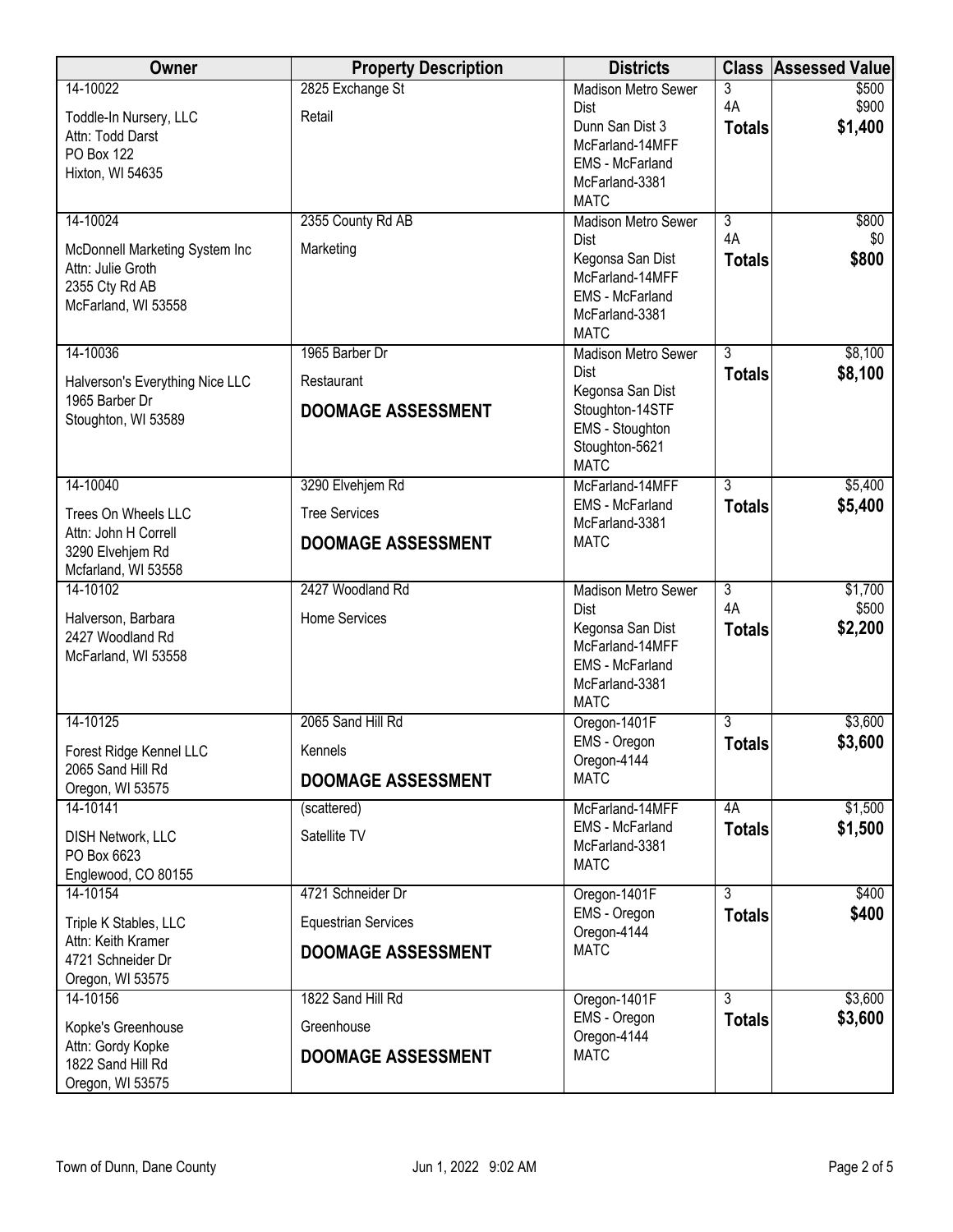| Owner                                                                            | <b>Property Description</b> | <b>Districts</b>                                                                                             | <b>Class</b>   | <b>Assessed Value</b> |
|----------------------------------------------------------------------------------|-----------------------------|--------------------------------------------------------------------------------------------------------------|----------------|-----------------------|
| 14-10167                                                                         | 4452 County Rd B            | Oregon-1401F                                                                                                 | 4A             | \$500                 |
| Mandt Equestrian Center, LLC<br>2079 Cty Rd MM<br>Fitchburg, WI 53575            | <b>Equestrian Services</b>  | EMS - Oregon<br>Oregon-4144<br><b>MATC</b>                                                                   | <b>Totals</b>  | \$500                 |
| 14-10175                                                                         | 4039 Tower Rd               | <b>Madison Metro Sewer</b>                                                                                   | 4A             | \$600                 |
| iHeartMedia + Entertaiment, Inc<br>20880 Stone Oak Pkwy<br>San Antonio, TX 78258 | Services                    | <b>Dist</b><br>Dunn San Dist 3<br>McFarland-14MFF<br><b>EMS</b> - McFarland<br>McFarland-3381<br><b>MATC</b> | <b>Totals</b>  | \$600                 |
| 14-10204                                                                         | 2840 Hidden Farm Rd         | McFarland-14MFF                                                                                              | $\overline{3}$ | \$500                 |
| Ovadal, Alfred                                                                   | Kennels                     | <b>EMS</b> - McFarland<br>McFarland-3381                                                                     | <b>Totals</b>  | \$500                 |
| d.b.a. Windyhill Kennel<br>2840 Hidden Farm Rd<br>McFarland, WI 53558            | <b>DOOMAGE ASSESSMENT</b>   | <b>MATC</b>                                                                                                  |                |                       |
| 14-10205                                                                         | (scattered)                 | Stoughton-14STF                                                                                              | 4A             | \$1,500               |
| DISH Network, LLC<br>PO Box 6623<br>Englewood, CO 80155                          | Satellite TV                | EMS - Stoughton<br>Stoughton-5621<br><b>MATC</b>                                                             | <b>Totals</b>  | \$1,500               |
| 14-10209                                                                         | 2655 US Highway 51          | <b>Madison Metro Sewer</b>                                                                                   | $\overline{3}$ | \$100                 |
| Waubesa Investment Properties LLC<br>4334 Jordan Dr<br>Mcfarland, WI 53558       | Apartment rentals           | Dist<br>Dunn San Dist 3<br>McFarland-14MFF<br><b>EMS</b> - McFarland<br>McFarland-3381<br><b>MATC</b>        | <b>Totals</b>  | \$100                 |
| 14-10210                                                                         | (scattered)                 | Stoughton-14STF                                                                                              | $\overline{3}$ | \$3,500               |
| ADT, LLC<br>Attn: Prop Tax Dept<br>PO Box 54767<br>Lexington, KY 40555           | Services                    | EMS - Stoughton<br>Stoughton-5621<br><b>MATC</b>                                                             | <b>Totals</b>  | \$3,500               |
| 14-10212                                                                         | 2655 US Highway 51          | <b>Madison Metro Sewer</b>                                                                                   | 3              | \$300                 |
| <b>Squirrels Nest</b><br>5618 Lake Edge Rd<br>McFarland, WI 53558                | Bar/Restaurant              | Dist<br>Dunn San Dist 3<br>McFarland-14MFF<br>EMS - McFarland<br>McFarland-3381<br><b>MATC</b>               | <b>Totals</b>  | \$300                 |
| 14-10214                                                                         | (scattered)                 | Oregon-1401F                                                                                                 | 4A             | \$1,500               |
| <b>DISH Network, LLC</b><br>PO Box 6623<br>Englewood, CO 80155                   | Satellite TV                | EMS - Oregon<br>Oregon-4144<br><b>MATC</b>                                                                   | <b>Totals</b>  | \$1,500               |
| 14-10215                                                                         | (scattered)                 | Stoughton-14STF                                                                                              | 4A             | \$2,000               |
| Amerigas Propane LP<br>PO Box 798<br>Valley Forge, PA 19482                      | Propane                     | EMS - Stoughton<br>Stoughton-5621<br><b>MATC</b>                                                             | <b>Totals</b>  | \$2,000               |
| 14-10218                                                                         | (scattered)                 | Stoughton-14STF                                                                                              | 4A             | \$50,400              |
| <b>Pellitteri Waste Services</b><br>PO Box 259426<br>Madison, WI 53725           | Waste Removal               | EMS - Stoughton<br>Stoughton-5621<br><b>MATC</b>                                                             | <b>Totals</b>  | \$50,400              |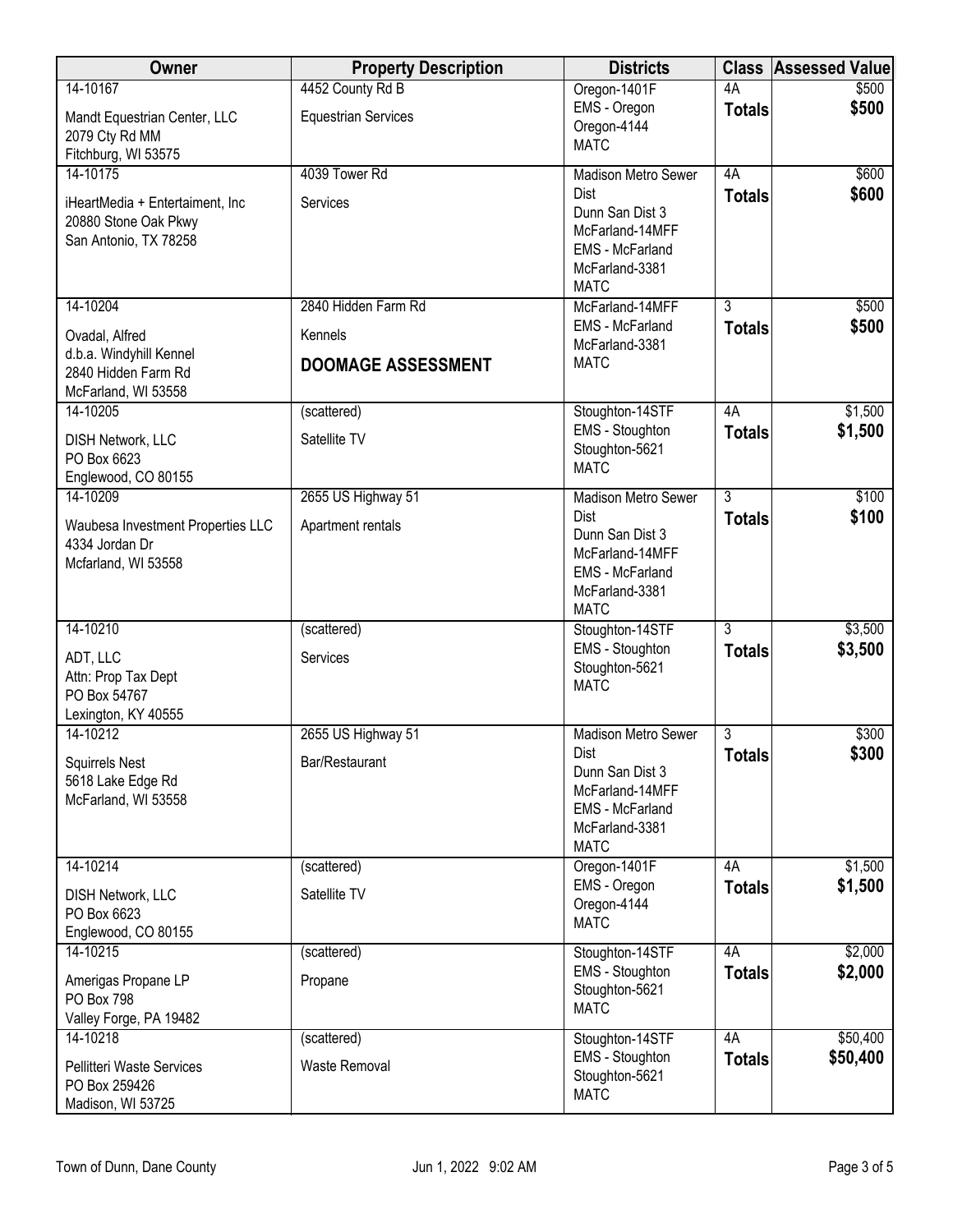| Owner                                                                                    | <b>Property Description</b> | <b>Districts</b>                                                                                      |                     | <b>Class Assessed Value</b> |
|------------------------------------------------------------------------------------------|-----------------------------|-------------------------------------------------------------------------------------------------------|---------------------|-----------------------------|
| 14-10223                                                                                 | 2655 US Highway 51          | <b>Madison Metro Sewer</b>                                                                            | 3                   | \$2,100                     |
| NuCO2 Supply<br>Attn: Tax Department<br>10 Riverview Dr<br>Danbury, CT 06810             | Leasing                     | Dist<br>Dunn San Dist 3<br>McFarland-14MFF<br><b>EMS</b> - McFarland<br>McFarland-3381<br><b>MATC</b> | <b>Totals</b>       | \$2,100                     |
| 14-10226                                                                                 | 3345 Quam Dr                | Stoughton-14STF                                                                                       | 4A                  | \$200                       |
| Landmark Improvements, LLC<br>Attn: Georage Rotar<br>3343 Quam Dr<br>Stoughton, WI 53589 | Landscaping                 | EMS - Stoughton<br>Stoughton-5621<br><b>MATC</b>                                                      | <b>Totals</b>       | \$200                       |
| 14-10233                                                                                 | 3393 County Rd MN           | McFarland-14MFF                                                                                       | $\overline{3}$      | \$2,200                     |
| GreatAmerica Financial Services Corp<br>625 1st St SE Ste 800<br>Cedar Rapids, IA 52401  | Services                    | EMS - McFarland<br>McFarland-3381<br><b>MATC</b>                                                      | <b>Totals</b>       | \$2,200                     |
| 14-10235                                                                                 | 4742 Nora Ln                | <b>Madison Metro Sewer</b>                                                                            | $\overline{3}$      | \$1,400                     |
| Norsman Investments L.L.C.<br>Attn: David Norsman                                        | General Contractor          | <b>Dist</b><br>Dunn San Dist 4                                                                        | <b>Totals</b>       | \$1,400                     |
| 4742 Nora Ln                                                                             | <b>DOOMAGE ASSESSMENT</b>   | Oregon-1401F                                                                                          |                     |                             |
| Madison, WI 53711                                                                        |                             | EMS - Oregon<br>Oregon-4144<br><b>MATC</b>                                                            |                     |                             |
| 14-10237                                                                                 | 2547 Dyreson Rd             | Trash pickup 1                                                                                        | $\overline{3}$      | \$5,000                     |
| Moll Construction Inc<br>2547 Dyreson Rd<br>McFarland, WI 53558                          | Construction                | McFarland-14MFF<br><b>EMS</b> - McFarland<br>McFarland-3381<br><b>MATC</b>                            | 4A<br><b>Totals</b> | \$500<br>\$5,500            |
| 14-10238                                                                                 | (scattered)                 | McFarland-3381                                                                                        | $\overline{3}$      | \$3,900                     |
| DirecTV, LLC<br>Attn: Kroll LLC<br>PO Box 2789<br>Addison, TX 75001                      | Satellite TV                | <b>MATC</b>                                                                                           | <b>Totals</b>       | \$3,900                     |
| 14-10239                                                                                 | (scattered)                 | Oregon-4144                                                                                           | 3                   | \$1,300                     |
| DirecTV, LLC<br>Attn: Kroll LLC<br>PO Box 2789<br>Addison, TX 75001                      | Satellite TV                | <b>MATC</b>                                                                                           | <b>Totals</b>       | \$1,300                     |
| 14-10240                                                                                 | (scattered)                 | Stoughton-5621                                                                                        | $\overline{3}$      | \$2,100                     |
| DirecTV, LLC<br>Attn: Kroll LLC<br>PO Box 2789<br>Addison, TX 75001                      | Satellite TV                | <b>MATC</b>                                                                                           | <b>Totals</b>       | \$2,100                     |
| 14-10242                                                                                 | 2375 Dyreson Rd             | McFarland-14MFF                                                                                       | 4A                  | \$100,900                   |
| SpectraSite Communications, Inc WI<br>PO Box 723597<br>Atlanta, GA 31139                 | Communications              | <b>EMS</b> - McFarland<br>McFarland-3381<br><b>MATC</b>                                               | <b>Totals</b>       | \$100,900                   |